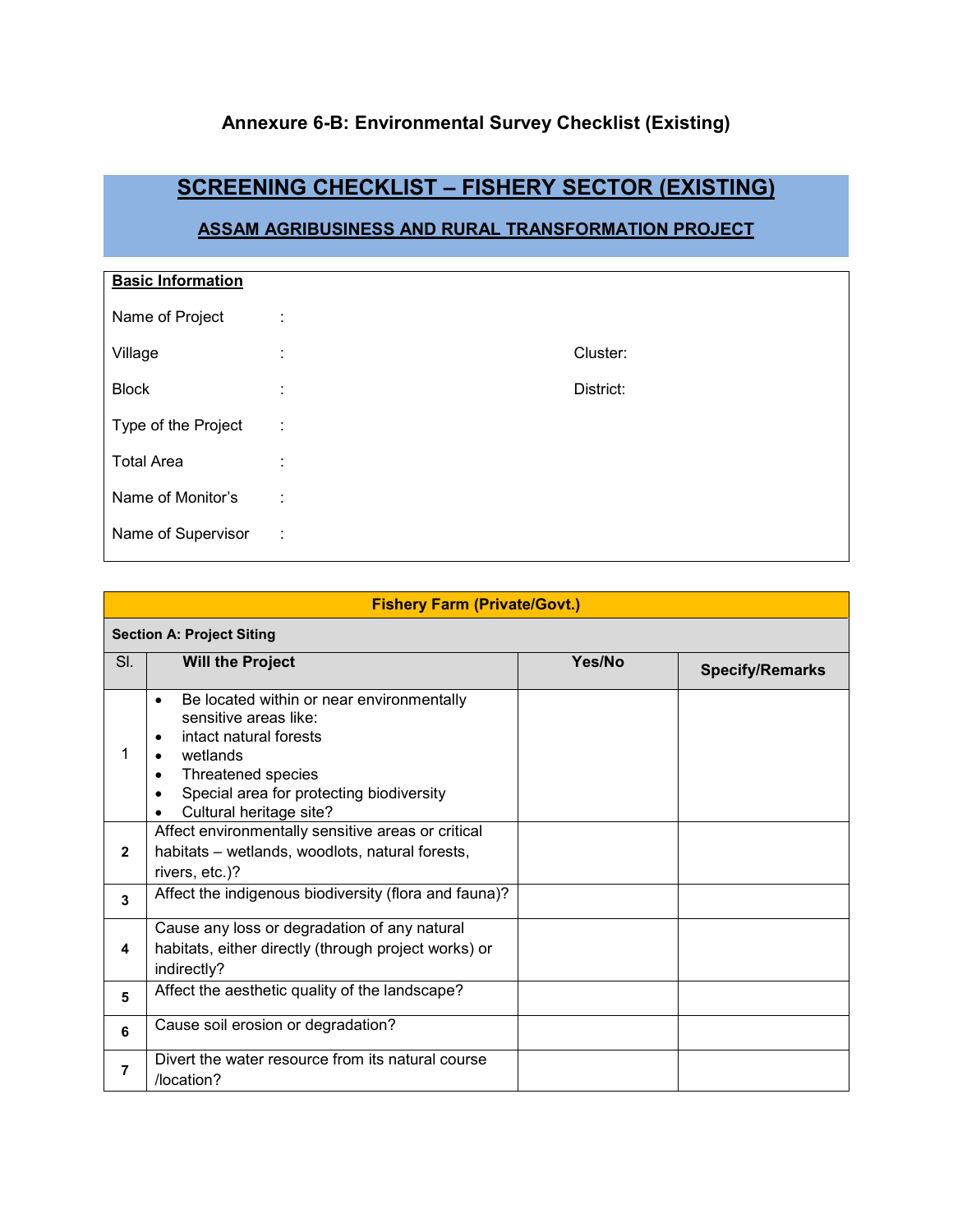|    | <b>SCREENING CHECKLIST - FISHERY SECTOR (EXISTING)</b>                                                                                                                                      |        |                        |  |  |  |
|----|---------------------------------------------------------------------------------------------------------------------------------------------------------------------------------------------|--------|------------------------|--|--|--|
|    | <b>ASSAM AGRIBUSINESS AND RURAL TRANSFORMATION PROJECT</b>                                                                                                                                  |        |                        |  |  |  |
| 8  | Affect the migratory birds visiting that area?                                                                                                                                              |        |                        |  |  |  |
| 9  | Have approach to roads and what is its<br>quality?                                                                                                                                          |        |                        |  |  |  |
| 10 | Have suitable area for construction purposes?                                                                                                                                               |        |                        |  |  |  |
|    | Section B: Constructional Impacts(w.r.t Infrastructure requirements)                                                                                                                        |        |                        |  |  |  |
|    | <b>Will the Project</b>                                                                                                                                                                     | Yes/No | <b>Specify/Remarks</b> |  |  |  |
| 11 | Noise from construction?                                                                                                                                                                    |        |                        |  |  |  |
| 12 | Air pollution from the construction?                                                                                                                                                        |        |                        |  |  |  |
| 13 | Water pollution from the constructional activities?                                                                                                                                         |        |                        |  |  |  |
| 14 | Soil contamination and degradation due to<br>construction?                                                                                                                                  |        |                        |  |  |  |
| 15 | Risk and vulnerabilities related to occupational<br>health and safety due to physical chemical and<br>biological hazards during project construction and<br>operation?                      |        |                        |  |  |  |
| 16 | Large population influx during project construction<br>and operation that cause increased burden on<br>social infrastructure and services (such as water<br>supply and sanitation systems)? |        |                        |  |  |  |
| 17 | Social conflicts if workers from other regions are<br>hired?                                                                                                                                |        |                        |  |  |  |
| 18 | Any generation of construction and disposal<br>wastes?                                                                                                                                      |        |                        |  |  |  |
|    | <b>Section C: Potential Environmental Impacts</b>                                                                                                                                           |        |                        |  |  |  |
|    | <b>Will the Project:</b>                                                                                                                                                                    | Yes/No | <b>Specify/Remarks</b> |  |  |  |
| 19 | Overexploitation of the fish stocks and long-term<br>degradation of resource base?                                                                                                          |        |                        |  |  |  |
| 20 | Capture of non-target species and habitat damage<br>through use of destructive fishing methods and<br>gears?                                                                                |        |                        |  |  |  |
| 21 | Accidental damage?                                                                                                                                                                          |        |                        |  |  |  |
| 22 | Downstream water pollution from discharge of pond<br>effluents with drain water?                                                                                                            |        |                        |  |  |  |
| 23 | Reduction of water supplies from competing uses<br>(e.g., irrigation or domestic)?                                                                                                          |        |                        |  |  |  |
| 24 | Pollution from nearby aquatic environments by<br>pond drainage and in adequate farm management?                                                                                             |        |                        |  |  |  |
| 25 | Depletion of local fish population by stocking of wild<br>fry/fingerlings in ponds?                                                                                                         |        |                        |  |  |  |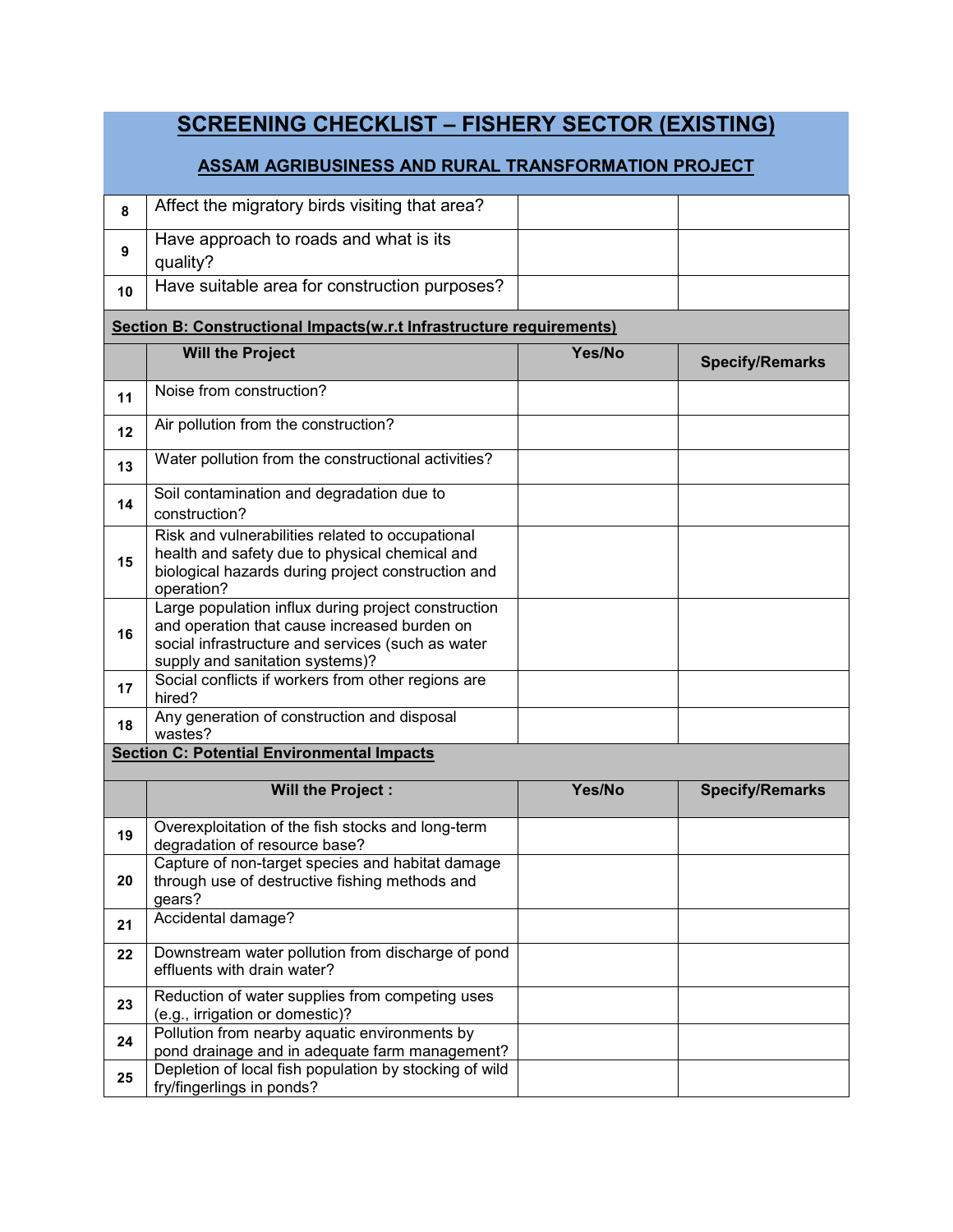# **SCREENING CHECKLIST – FISHERY SECTOR (EXISTING)**

#### **ASSAM AGRIBUSINESS AND RURAL TRANSFORMATION PROJECT**

| 26 | Spread of diseases and parasites from exotic                                                         |  |
|----|------------------------------------------------------------------------------------------------------|--|
|    | cultured species or escape of pond fish to wild?<br>Reduction of water available to downstream users |  |
| 27 | during peak seasons?                                                                                 |  |
|    | Increased community health risks due to increased                                                    |  |
| 28 | incidence or introduction of waterborne or water                                                     |  |
|    | related diseases?                                                                                    |  |
|    | Risk to community health and safety due to                                                           |  |
| 29 | transport, storage and use and/or disposal of<br>materials likely to create physical chemical and    |  |
|    | biological hazards during construction and                                                           |  |
|    | operation?                                                                                           |  |
| 30 | What are the fish varieties being cultured by the                                                    |  |
|    | farmers/farm?                                                                                        |  |
| 31 | How often indigenous varieties are being cultured?                                                   |  |
|    |                                                                                                      |  |
| 32 | From where the seeds are brought? Were they                                                          |  |
|    | able to meet their requirements?                                                                     |  |
| 33 | What are the feed materials used?                                                                    |  |
| 34 | From where do they buy the feed materials?                                                           |  |
|    |                                                                                                      |  |
| 35 | Were they able to meet their feed requirements? If                                                   |  |
|    | not, what are the alternative feeds used?                                                            |  |
| 36 | What is the most common natural risk occurs every                                                    |  |
|    | year/half-year/seasonally?                                                                           |  |
|    | What are the common diseases the fishes suffer                                                       |  |
| 37 | from? Were they aware of the fish infections,                                                        |  |
|    | caused by lice, worms, fungi, bacteria etc.?                                                         |  |
| 38 | What steps do they take in such cases? Are they                                                      |  |
|    | provided with any remedial facilities in such cases?                                                 |  |
| 39 | What is the amount of fishes dies every year due to                                                  |  |
|    | disease, natural calamities or any other accidents?                                                  |  |
| 40 | What is done to the diseased dead fishes?                                                            |  |
| 41 | What are the other wastes generated from fishery?                                                    |  |
|    | How they manage and dispose the wastes?                                                              |  |
| 42 | Do they apply any chemicals to overcome the                                                          |  |
|    | accidents?                                                                                           |  |
| 43 | What are the fertilizers or other chemicals use to                                                   |  |
|    | increase the fodder growth in the area?                                                              |  |
| 44 | From where do they buy these, chemicals,                                                             |  |
|    | fertilizers, medicines?                                                                              |  |
| 45 | Do the farmers use any Personal Protective                                                           |  |
|    | Equipment at the time of handling the chemicals?                                                     |  |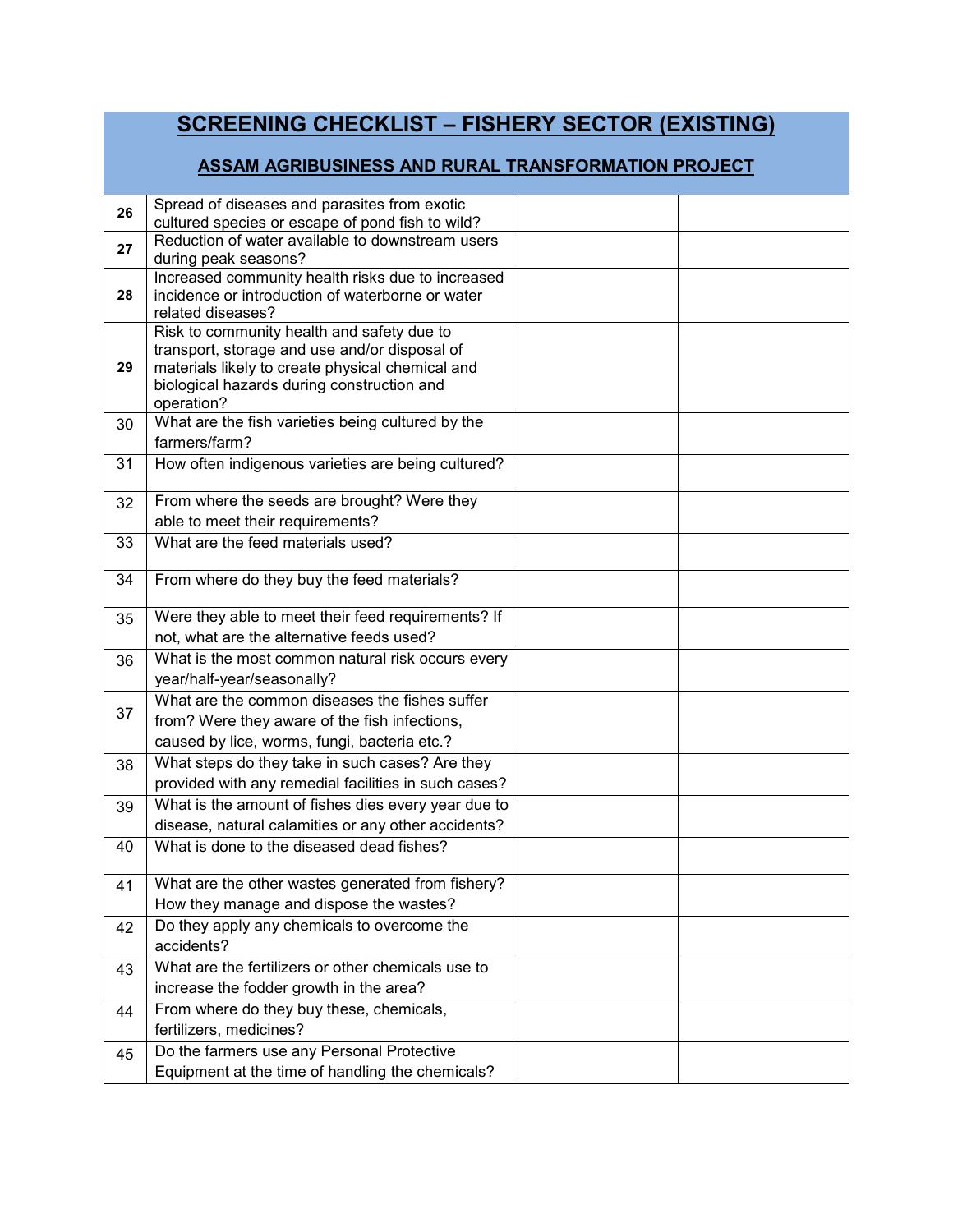|                | <b>SCREENING CHECKLIST - FISHERY SECTOR (EXISTING)</b>                                                               |  |                 |                        |  |
|----------------|----------------------------------------------------------------------------------------------------------------------|--|-----------------|------------------------|--|
|                | ASSAM AGRIBUSINESS AND RURAL TRANSFORMATION PROJECT                                                                  |  |                 |                        |  |
| 46             | How the cleanliness and oxygen level is<br>maintained in the pond water?                                             |  |                 |                        |  |
| 47             | Is there any monitoring program running to check<br>the quality of aquaculture water?                                |  |                 |                        |  |
| 48             | Do any migratory birds visit the site?                                                                               |  |                 |                        |  |
| 49             | What are the types of local bird species found in<br>that area?                                                      |  |                 |                        |  |
| 50             | What are the types of water flora found in that area<br>and how they are managed during fish farming?                |  |                 |                        |  |
| 51             | Are there any cases of disease contamination from<br>diseased fish to local animals and birds?                       |  |                 |                        |  |
| 52             | Are they aware of the advance technologies and<br>methods in fish farming?                                           |  |                 |                        |  |
| 53             | Are they getting satisfactory results in case of<br>productivity by their present farming techniques<br>and methods? |  |                 |                        |  |
| 54             | What is the distance of their nearby market and<br>what is their mode of transportation?                             |  |                 |                        |  |
| 55             | What is the condition of road to the market?                                                                         |  |                 |                        |  |
| 56             | Are the farmers aware of their health and what are<br>the type of medical facilities are being provided?             |  |                 |                        |  |
|                | <b>Fishery Whole Sale Market</b>                                                                                     |  |                 |                        |  |
| SI.<br>No.     | Questions asked to the Whole Sellers                                                                                 |  | <b>Response</b> | <b>Specify/Remarks</b> |  |
| $\mathbf{1}$   | What are the types of wastes generated at<br>the market?                                                             |  |                 |                        |  |
| $\overline{2}$ | Where the wastes are disposed?                                                                                       |  |                 |                        |  |
| 3              | Is there any waste management practices<br>followed?                                                                 |  |                 |                        |  |
| 4              | Is the market provided with well drainage<br>facility?                                                               |  |                 |                        |  |
| 5              | Does the market have lavatory facility?                                                                              |  |                 |                        |  |
| 6              | What are the cleaning agents/detergents<br>used for cleaning and disinfecting the<br>market?                         |  |                 |                        |  |
| $\overline{7}$ | Is there any cold storage/ware house/ice<br>plant near the market?                                                   |  |                 |                        |  |
| 8              | What are the pest management practices<br>followed at the market?                                                    |  |                 |                        |  |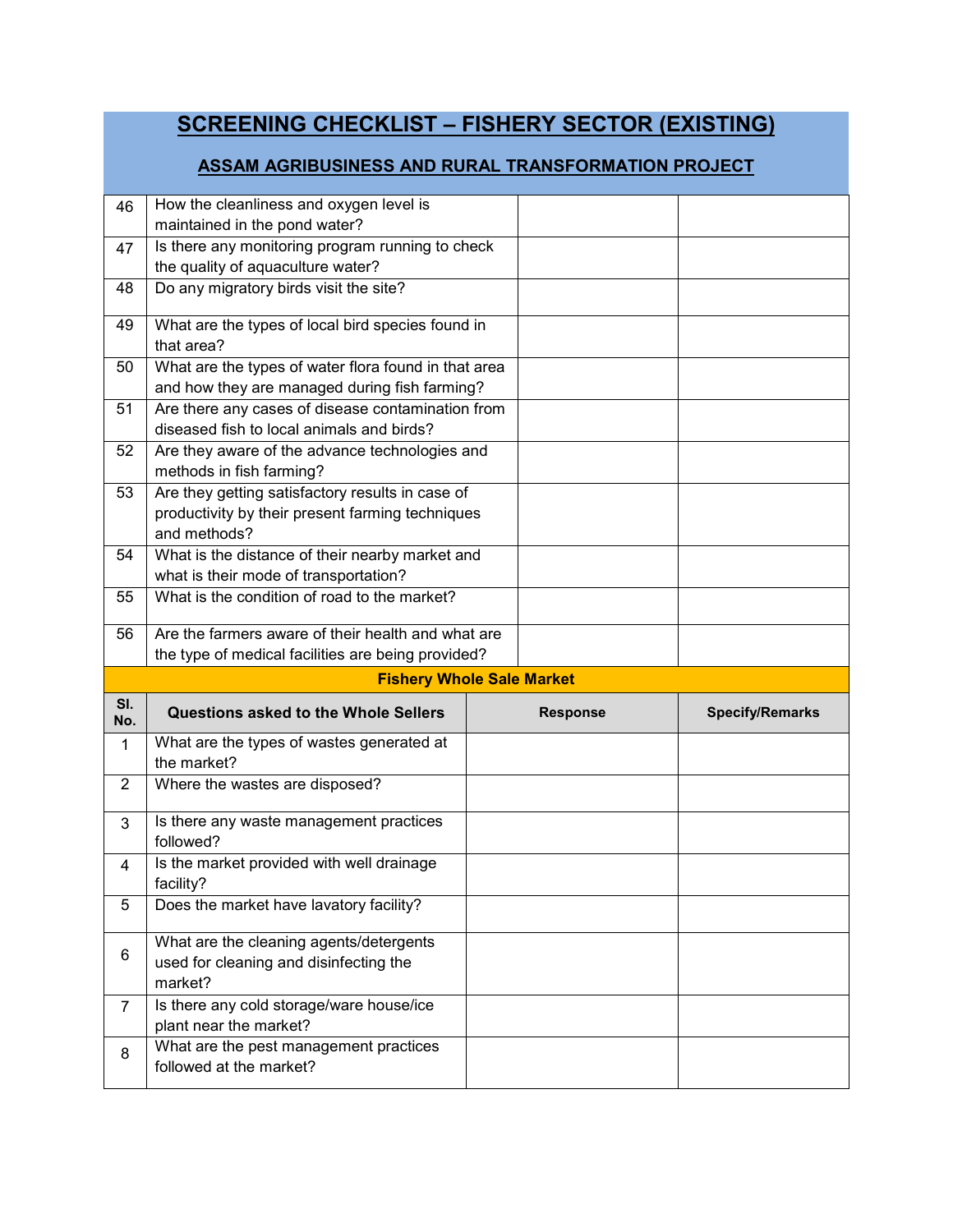### **ANNEXURE 7: ANTICIPATED ENVIRONMENTAL IMPACTS AND MITIGATION MEASURES (BY PROJECT SECTORS)**

#### **Fishery Sector**

| SI.<br>No. | <b>Project Stage</b>                                                 | <b>Project Activity</b>                                                                                          | Environmental /<br><b>Operational Impacts</b>                                                                                                                                                                                                                                                                                                                                                                                                                                                       | <b>Mitigation Measures</b>                                                                                                                                                                                                                                                                                                                                                                                                                                                                                                                                                                                                                                                                                                                                                                                                                                                                                                                                                                                                                                                                                                |
|------------|----------------------------------------------------------------------|------------------------------------------------------------------------------------------------------------------|-----------------------------------------------------------------------------------------------------------------------------------------------------------------------------------------------------------------------------------------------------------------------------------------------------------------------------------------------------------------------------------------------------------------------------------------------------------------------------------------------------|---------------------------------------------------------------------------------------------------------------------------------------------------------------------------------------------------------------------------------------------------------------------------------------------------------------------------------------------------------------------------------------------------------------------------------------------------------------------------------------------------------------------------------------------------------------------------------------------------------------------------------------------------------------------------------------------------------------------------------------------------------------------------------------------------------------------------------------------------------------------------------------------------------------------------------------------------------------------------------------------------------------------------------------------------------------------------------------------------------------------------|
| 1.         | <b>Planning Stage</b>                                                | Land<br>requirement<br>Excavation<br>activities<br>for<br>artificial<br>waterbodies<br>(ponds,<br>tanks<br>etc., | of land<br>Loss<br>and<br>$\bullet$<br>properties.<br>Habitat modification.<br>$\bullet$<br>Effect to the local flora<br>$\bullet$<br>and fauna.<br>Change<br>landuse<br>in<br>$\bullet$<br>pattern<br>Site Clearance<br>Ċ                                                                                                                                                                                                                                                                          | N.A for existing Govt. Farms<br>$\bullet$<br>Compensatory measures for<br>$\bullet$<br>restoring the affected flora and<br>fauna should be explored.<br>(including de-siltation)<br>Provision should be made as<br>$\bullet$<br>per the<br>existing landuse<br>policies, laws and land rights<br>Site clearance shall be carried<br>$\bullet$<br>out in such a way that the<br>clearance and grubbing waste<br>are disposed immediately in<br>the designated dumping site<br>identified for the project.                                                                                                                                                                                                                                                                                                                                                                                                                                                                                                                                                                                                                  |
| 2.         | <b>Execution</b><br><b>Stage</b><br>(Construction<br><b>Related)</b> | Upgradation<br>of<br>$\bullet$<br>roads<br>and<br>culverts (for the<br>link/<br>approach<br>roads)               | Generation of noise<br>$\bullet$<br>construction<br>from<br>machineries.<br>Air pollution (dust and<br>$\bullet$<br>emission)<br>resulting<br>from the movement of<br>vehicles<br>construction<br>and<br>from<br>the<br>construction site.<br>Surface water quality<br>٠<br>may get deteriorated<br>due to the runoff from<br>the construction site<br>Degradation of soil<br>$\bullet$<br>quality.<br>Loss of Top soil<br>$\bullet$<br>Transportation<br>of<br>$\bullet$<br>construction materials | $\bullet$<br>Construction<br>machineries<br>should be fitted with acoustic<br>proof to reduce noise levels<br>Construction activities should<br>$\bullet$<br>be avoided near environmental<br>sensitive areas.<br>Construction activities<br>$\bullet$<br>which<br>high<br>noise<br>levels<br>causes<br>should be performed during the<br>day time<br>Application of water sprays<br>should be carried out to reduce<br>dust emission.<br>All the vehicles must have valid<br>$\bullet$<br>PUC certificates at all the time<br>during construction phase of<br>the project<br>wastewater that are generated<br>$\bullet$<br>from site activities should be<br>collected in settlement tanks /<br>soak pit and<br>should<br>be<br>disposed<br>according<br>to<br>environmental regulations (as<br><b>CPCB</b><br>wastewater<br>per<br>discharge standards).<br>No burning of materials should<br>be carried out on site.<br>Proper handling and<br>care<br>$\bullet$<br>should be taken of the wastes<br>that are generated at the site to<br>avoid run off.<br>Top soil should be preserved<br>and it shall be reused for |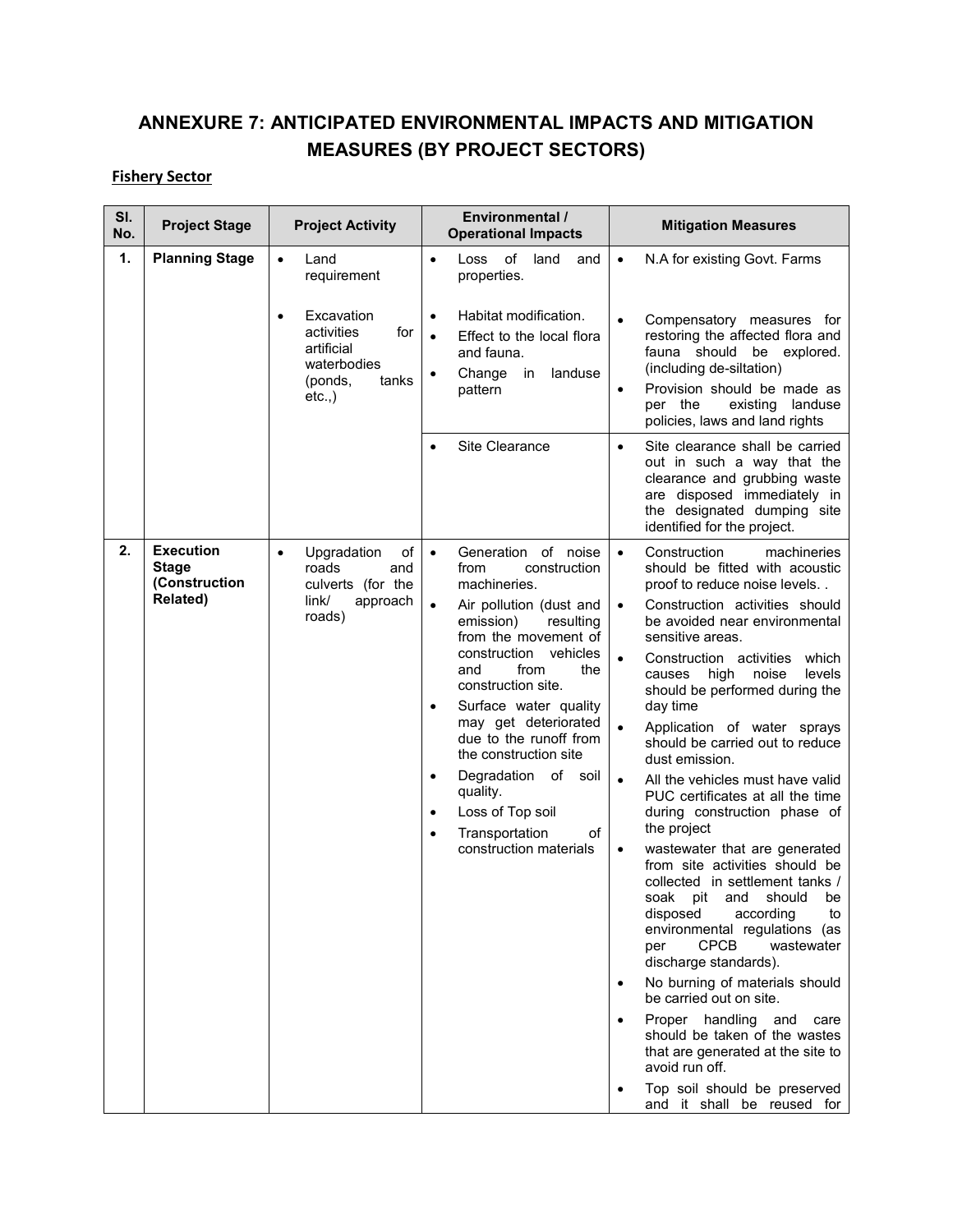| SI.<br>No. | <b>Project Stage</b>                                                                                                                    | <b>Project Activity</b>                                                                                                     | Environmental /<br><b>Operational Impacts</b>                                                                                                                                                                                                                                              | <b>Mitigation Measures</b>                                                                                                                                                                                                                                                                                                                                                                                                                                                                                                                                                                                                                                                                                                                                                                                                                                      |
|------------|-----------------------------------------------------------------------------------------------------------------------------------------|-----------------------------------------------------------------------------------------------------------------------------|--------------------------------------------------------------------------------------------------------------------------------------------------------------------------------------------------------------------------------------------------------------------------------------------|-----------------------------------------------------------------------------------------------------------------------------------------------------------------------------------------------------------------------------------------------------------------------------------------------------------------------------------------------------------------------------------------------------------------------------------------------------------------------------------------------------------------------------------------------------------------------------------------------------------------------------------------------------------------------------------------------------------------------------------------------------------------------------------------------------------------------------------------------------------------|
|            |                                                                                                                                         |                                                                                                                             |                                                                                                                                                                                                                                                                                            | landscaping/ horticulture etc.,<br>The contractor should obtain<br>$\bullet$<br>the construction material only<br>from approved quarries / sites.<br>All<br>vehicles<br>transporting<br>$\bullet$<br>construction material shall be<br>covered with Tarpaulin to avoid<br>fugitive<br>dust<br>during<br>transportation                                                                                                                                                                                                                                                                                                                                                                                                                                                                                                                                          |
|            |                                                                                                                                         | Construction and<br>civil works                                                                                             | Generation<br>of<br>$\bullet$<br>construction<br>and<br>demolition wastes like,<br>metal scrapers, bricks,<br>cement, stones etc.<br>Generation<br>of<br>$\bullet$<br>excavated soils<br>Habitat modification.<br>$\bullet$<br>Transportation<br>of<br>$\bullet$<br>construction materials | Reusing and recycling of the<br>$\bullet$<br>wastes are to be adopted for<br>those other than hazardous<br>wastes which will be removed<br>and<br>managed<br>by licensed<br>vendors.<br>For wastes which could not be<br>$\bullet$<br>reused or recycled, a reputable<br>collector should be employed<br>by the Contractor to remove<br>this waste to landfill.<br>Construction spoils shall be<br>$\bullet$<br>reused to the extent possible<br>filling<br>material/<br>a<br>as<br>construction purposes.<br>Implementation of Solid Waste<br>$\bullet$<br>Management Plan/Practice.<br>The contractor should obtain<br>$\bullet$<br>the construction material only<br>from approved quarries / sites.<br>All<br>vehicles<br>transporting<br>construction material shall be<br>covered with Tarpaulin to avoid<br>fugitive<br>dust<br>during<br>transportation |
|            |                                                                                                                                         | of<br>Engagement<br>labours<br>for<br>construction<br>and<br>purpose<br>their settlement<br>(construction<br>labour camps). | Waste generation from<br>1.<br>labour camp.<br>2.<br>Exploitation of land<br>and water resources.<br>3.<br>Modification of land for<br>their establishment.                                                                                                                                | 4.<br>Proper toilets and waste<br>disposal areas should be<br>provided to the labours residing<br>at the site.<br>5.<br>Water for drinking and<br>sanitation purposes should be<br>supplied in order to reduce<br>exploitation of water resources.<br>Uncultivable / barren land<br>6.<br>should be used as temporary<br>settlement (construction labour<br>camps) for the labours.                                                                                                                                                                                                                                                                                                                                                                                                                                                                             |
|            | <b>Operation Stage Impact</b>                                                                                                           |                                                                                                                             |                                                                                                                                                                                                                                                                                            |                                                                                                                                                                                                                                                                                                                                                                                                                                                                                                                                                                                                                                                                                                                                                                                                                                                                 |
|            | $\bullet$ Fish<br>productivity<br>enhancement<br>• Establishment<br>of Fish Mill and<br>Hatcheries<br>• Enhancement<br>of production of | Selection of fish<br>$\bullet$<br>species                                                                                   | Selection<br>of<br>fish<br>$\bullet$<br>species that cannot<br>adapt to<br>the<br>local<br>climatic conditions will<br>lead to loss or results in<br>low productivity.                                                                                                                     | Selection of fish species<br>$\bullet$<br>suitable to the climate is a<br>key factor in fish cultivation.<br>Hence those species that<br>promises climate adaptability<br>shall be selected. Native<br>species<br>have<br>greater<br>adaptability                                                                                                                                                                                                                                                                                                                                                                                                                                                                                                                                                                                                               |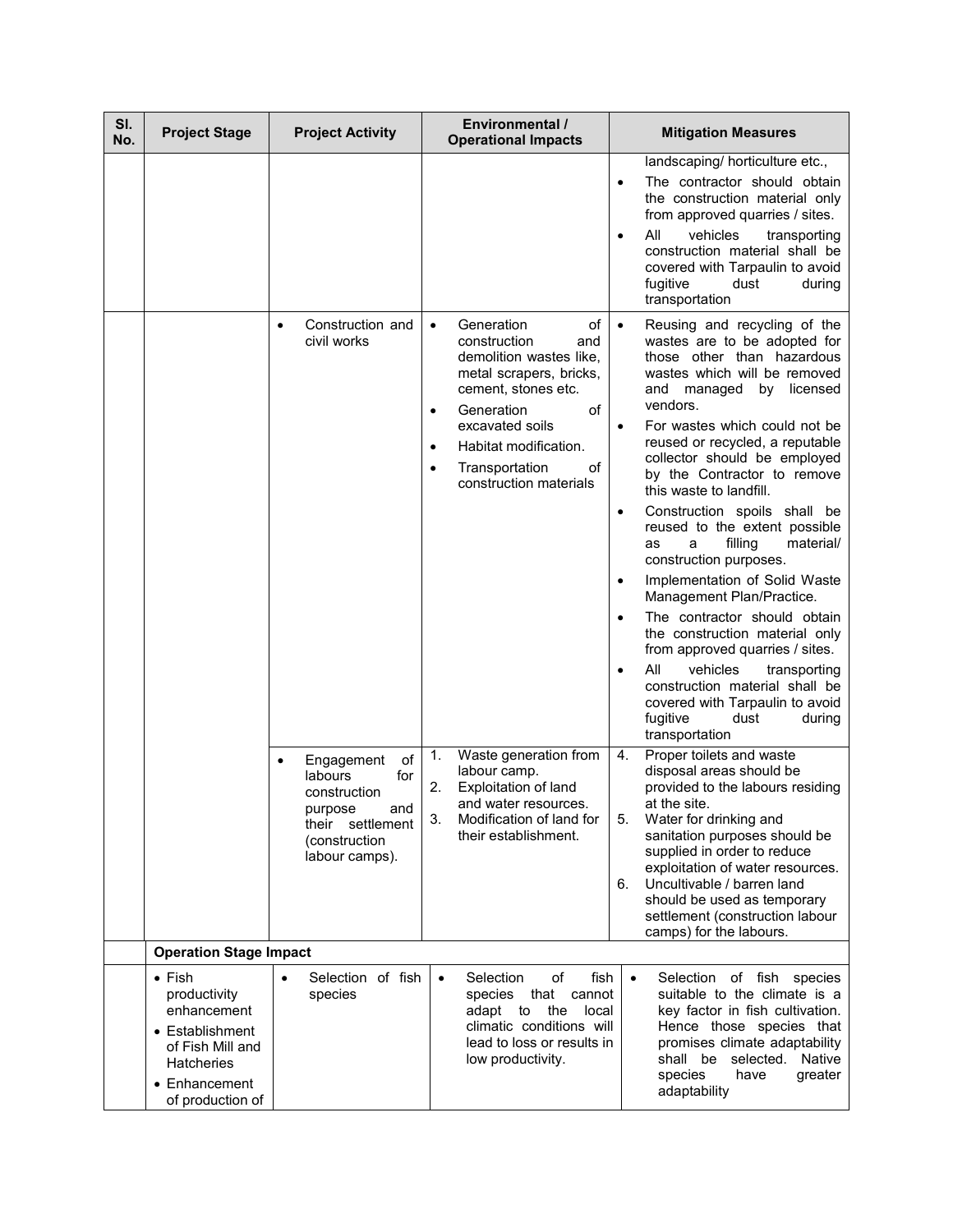| SI.<br>No. | <b>Project Stage</b>                                                                    | <b>Project Activity</b>                         | Environmental /<br><b>Operational Impacts</b>                                                                                                                                      | <b>Mitigation Measures</b>                                                                                                                                                                                                |
|------------|-----------------------------------------------------------------------------------------|-------------------------------------------------|------------------------------------------------------------------------------------------------------------------------------------------------------------------------------------|---------------------------------------------------------------------------------------------------------------------------------------------------------------------------------------------------------------------------|
|            | formulated fish<br>feed<br>• Establishment                                              |                                                 |                                                                                                                                                                                    | Indigenous species should<br>$\bullet$<br>be promoted through artificial<br>insemination facility                                                                                                                         |
|            | of Common<br>Service Center<br>• Refrigerated<br>Fish carrying<br>van<br>$\bullet$ Road |                                                 |                                                                                                                                                                                    | Interactions<br>with<br>the<br>$\bullet$<br>technicians of the fish seed<br>provider would be helpful to<br>make a suitable choice of<br>fish species as per climate<br>and season requirement.                           |
|            | • Capacity<br><b>Building</b>                                                           |                                                 |                                                                                                                                                                                    | Refer<br>the<br>Aquaculture<br>plan<br>which<br>management<br>guides / recommends the<br>fish species/ variety which is<br>suitable<br>under<br>local<br>conditions.                                                      |
|            |                                                                                         | Indigenous species                              | Threaten to biodiversity<br>$\bullet$<br>loss as well as loss of<br>Indigenous species; in<br>order to have higher                                                                 | Select local fish species /<br>$\bullet$<br>varieties that would respond<br>and adapt well to the local<br>climatic conditions                                                                                            |
|            |                                                                                         |                                                 | vield<br>farmers<br>may<br>introduce<br>exotic<br>species<br>more<br>or<br>productive fish species<br>which<br>create<br>may                                                       | The selected fish species/<br>variety<br>reduce<br>should<br>external<br>inputs<br>and<br>maintenance costs<br>Refer<br>the<br>Aquaculture<br>$\bullet$                                                                   |
|            |                                                                                         |                                                 | competition<br>the<br>to<br>indigenous species and<br>as a consequence, a<br>threat to local species<br>may arise                                                                  | management plan which can<br>be used as a guide and it<br>the<br>fish<br>recommends<br>species/ variety that are<br>suitable for local conditions.                                                                        |
|            |                                                                                         | Use of chemical<br>fertilizer and<br>pesticides | of<br>Use<br>$\bullet$<br>Chemicals/fertilizer for<br>obtaining<br>better<br>production may lead to<br>bioaccumulation in the<br>fish body and later it<br>get transferred<br>into | Conducting<br>trainings/<br>$\bullet$<br>workshops to the farmers<br>about the health hazards<br>with respect to the use of<br>chemicals/ pesticides, the bio<br>accumulation process in the<br>fish and its implications |
|            |                                                                                         |                                                 | food chain                                                                                                                                                                         | Promoting the use of bio<br>food<br>for<br>bio<br>manure,<br>agriculture practices and use<br>of traditional fish feed like<br>Mustard<br>Oil<br>cake,<br>by-<br>products of polished rice etc.<br>as fish feed           |
|            |                                                                                         |                                                 |                                                                                                                                                                                    | Promote Integrated farming<br>practices so as to encourage<br>the use of farm waste.<br>livestock<br>manure<br>in<br>fish<br>farming as a fertilizer.                                                                     |
|            |                                                                                         |                                                 |                                                                                                                                                                                    | Use of agriculture by-product<br>such as rice<br>bran and<br>mustard oil cake in the ratio<br>of 70:30 at 2-3% of the body<br>weight of fishes can be<br>provided.                                                        |
|            |                                                                                         | Oxygen Depletion                                | Oxygen Depletion may<br>$\bullet$<br>occur<br>due to<br>the                                                                                                                        | Provision<br>of<br>oxygen<br>$\bullet$                                                                                                                                                                                    |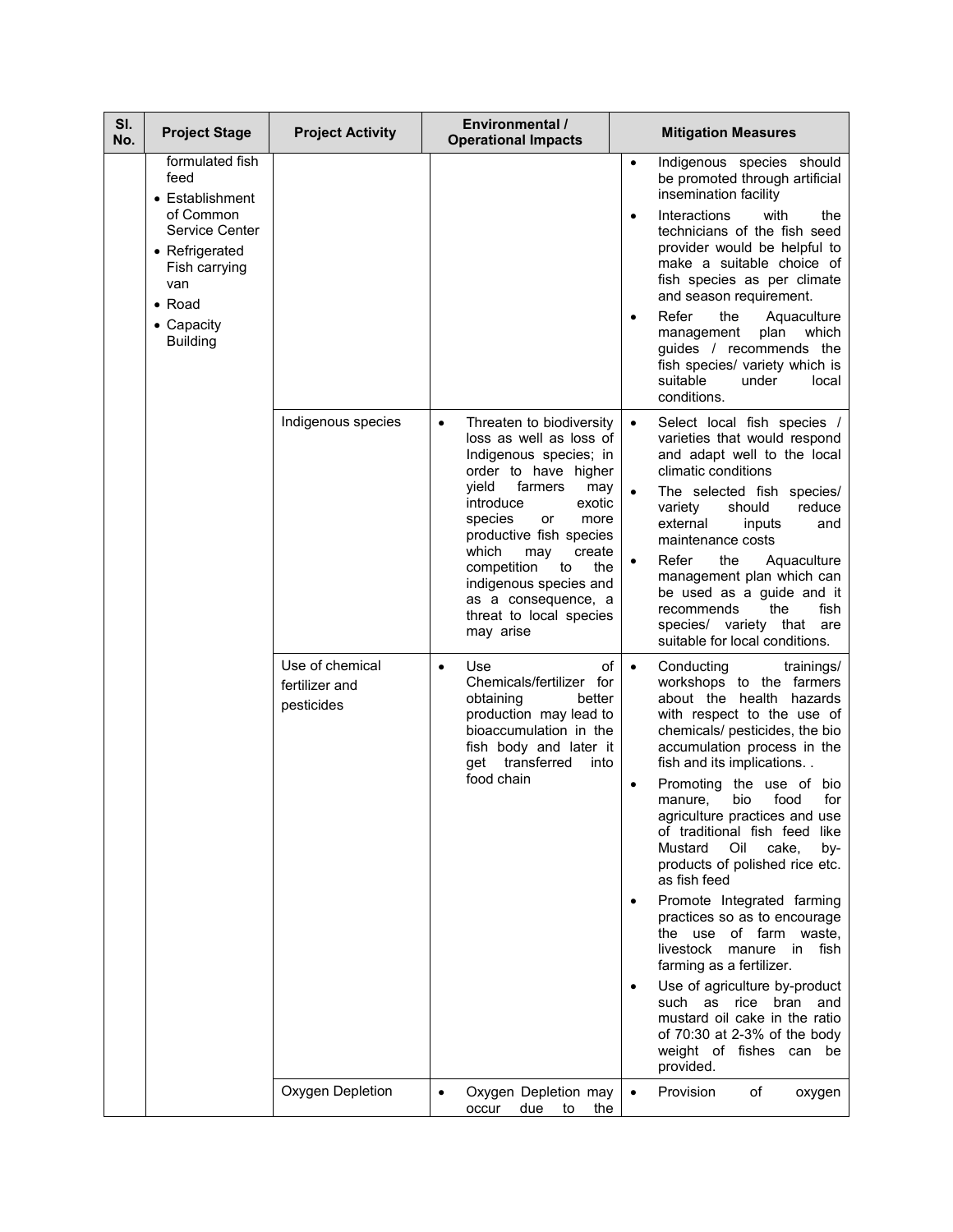| SI.<br>No. | <b>Project Stage</b> | <b>Project Activity</b>                                                        | Environmental /<br><b>Operational Impacts</b>                                                                                                                                                                                      | <b>Mitigation Measures</b>                                                                                                                                                                                                                                                                                                                                                                                                                                                                                                                                                                                                                                                                                                                                            |
|------------|----------------------|--------------------------------------------------------------------------------|------------------------------------------------------------------------------------------------------------------------------------------------------------------------------------------------------------------------------------|-----------------------------------------------------------------------------------------------------------------------------------------------------------------------------------------------------------------------------------------------------------------------------------------------------------------------------------------------------------------------------------------------------------------------------------------------------------------------------------------------------------------------------------------------------------------------------------------------------------------------------------------------------------------------------------------------------------------------------------------------------------------------|
|            |                      |                                                                                | enhanced production of<br>fish<br>in<br>the<br>same<br>cultivated area (water<br>body/pond/tank)<br>andovercrowding may<br>lead to oxygen stress                                                                                   | supplementation<br>Changing feeding regimes,<br>Recirculating water/ aeration<br>and De-stocking are some of<br>the measures that are to be<br>taken care of<br>Creating<br>an<br>awareness<br>$\bullet$<br>among the cultivators shall<br>help them to understand and<br>act proactively                                                                                                                                                                                                                                                                                                                                                                                                                                                                             |
|            |                      | <b>Natural Calamities</b>                                                      | <b>Natural Calamities</b><br>Flood<br>$\bullet$<br>Drought<br>$\bullet$                                                                                                                                                            | Proper embankment should<br>$\bullet$<br>be constructed to tackle the<br>flood situation.<br>Shallow<br>areas of<br>derelict<br>٠<br>bodies/ponds/lakes/<br>water<br>can be made use of for<br>raising fishes and prawns in<br>enclosure (pens)<br>Awareness must be provided<br>$\bullet$<br>to calculate water loss due to<br>evaporation. For instance, for<br>a minimum of five feet total<br>depth allow at least two feet<br>of water loss resulting from<br>evaporation and seepage<br>during the drought.<br>Select fish species which has<br>$\bullet$<br>better acclimatization<br>with<br>higher<br>temperature<br>(in<br>drought)                                                                                                                         |
|            |                      | Excess input of<br>$\bullet$<br>feed materials.<br>Water<br>Quality<br>Problem | Eutrophication<br>$\bullet$<br>may<br>occur due to the use of<br>fertilizer, other feeds<br>(rich in nutrients) for<br>increasing the yield will<br>to<br>the<br>water<br>lead<br>quality<br>problem<br>and<br>nutrient enrichment | <b>Nutrients</b><br>fish<br>feed<br>rich<br>$\bullet$<br>should be used in limited /<br>required<br>quantity.<br>The<br>dosage limit must be arrived<br>with<br>the<br>at<br>help<br>οf<br>technicians<br>Prohibit use of unwanted and<br>$\bullet$<br>lethal<br>chemicals<br>without<br>proper awareness and lack<br>of knowledge of related<br>hazards.<br>Establishment<br>of<br>water<br>quality testing for various<br>parameters at least four<br>times a year should be<br>followed.<br>Testing the suitability of the<br>other<br>water<br>and<br>environmental conditions for<br>the chosen fish species must<br>be done before cultivation<br>Creating an Awareness of<br>the various problems with the<br>help of technicians<br>Knowledge on the toxicity |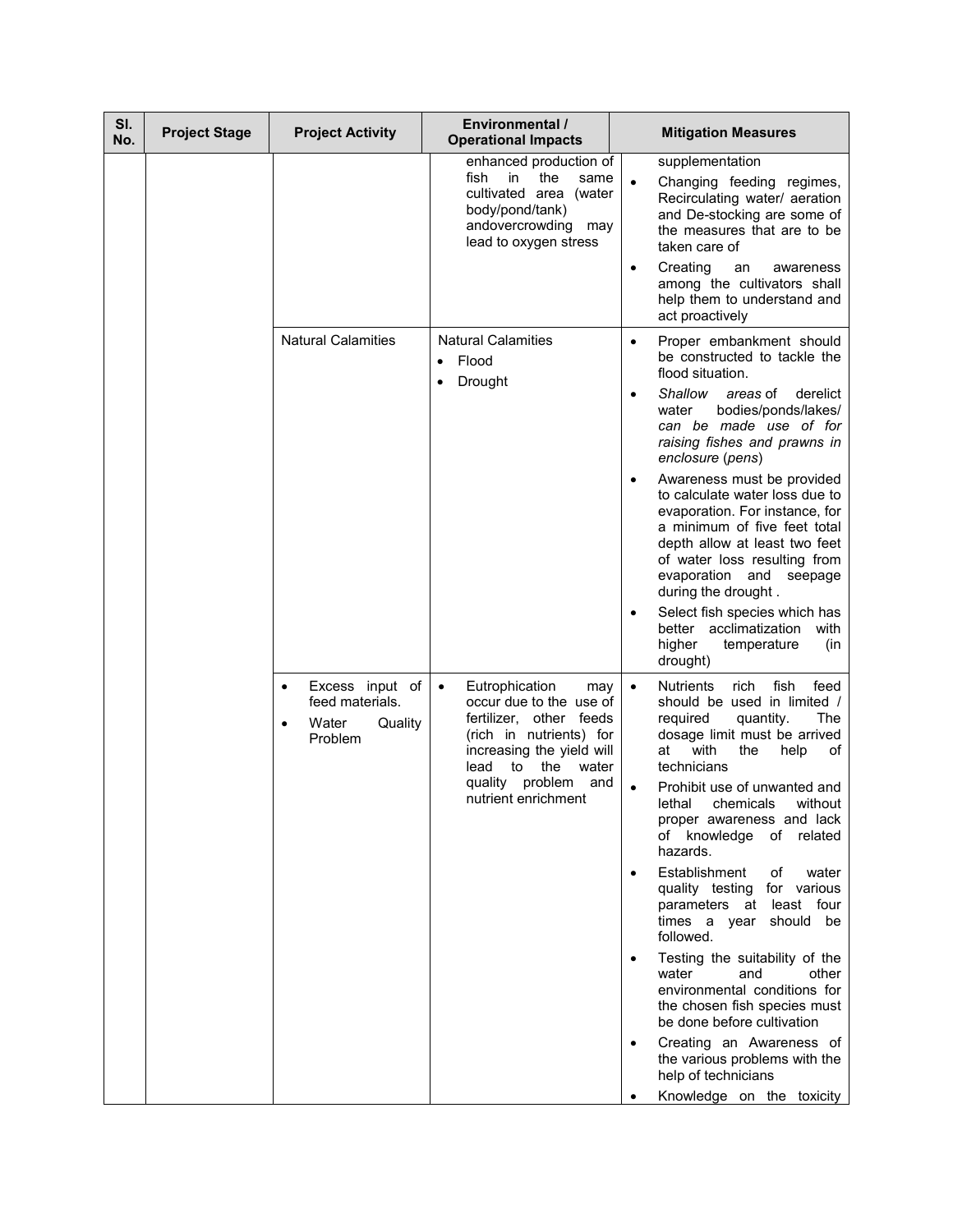| SI.<br>No. | <b>Project Stage</b>                     | <b>Project Activity</b>                                                                              | Environmental /<br><b>Operational Impacts</b>                                                                                                                                                                                                                                                                                                                | <b>Mitigation Measures</b>                                                                                                                                                                                                                                                                                                                                                                                                                                                                                                                                                                                                                                                                                                                                                                                                                                                              |
|------------|------------------------------------------|------------------------------------------------------------------------------------------------------|--------------------------------------------------------------------------------------------------------------------------------------------------------------------------------------------------------------------------------------------------------------------------------------------------------------------------------------------------------------|-----------------------------------------------------------------------------------------------------------------------------------------------------------------------------------------------------------------------------------------------------------------------------------------------------------------------------------------------------------------------------------------------------------------------------------------------------------------------------------------------------------------------------------------------------------------------------------------------------------------------------------------------------------------------------------------------------------------------------------------------------------------------------------------------------------------------------------------------------------------------------------------|
|            |                                          |                                                                                                      |                                                                                                                                                                                                                                                                                                                                                              | must be provided, If possible,<br>LCA shall be carried out as<br>part of APART project. LD50<br>& LD100<br>must also be<br>determined                                                                                                                                                                                                                                                                                                                                                                                                                                                                                                                                                                                                                                                                                                                                                   |
|            |                                          | <b>Climate Change</b>                                                                                | of<br>noxious<br>Release<br>gases                                                                                                                                                                                                                                                                                                                            | of<br>Adoption<br><b>Climate</b><br>$\bullet$<br>resilient options to reduce<br>the GHG emission should be<br>promoted through<br>training<br>programs.<br>Fish -<br>livestock<br>farming<br>$\bullet$<br>systems is a highly assured<br>technology<br>where<br>predetermined quantum of<br>livestock waste obtained by<br>rearing the livestock in the<br>pond area is applied in the<br>pond to raise the fish crop<br>without any other additional<br>of<br>nutrients. The<br>supply<br>byproducts generated from<br>production<br>the<br>and<br>processing of livestock can<br>be used as a feed for<br>aquaculture.<br>Integrated<br>Fish<br>Farming<br>٠<br>practices such as Pig - Fish<br>Farming<br>should<br>be<br>promoted,<br>where<br>urine,<br>excreta of pig and spilled pig<br>can<br>be<br>feeds<br>applied<br>manually to the pond water<br>at a pre-determined dose. |
|            | Intervention in<br><b>Beel Fisheries</b> | <b>Disturbance</b><br>to<br>$\bullet$<br>the<br>Physiochemical<br>parameters of the<br>water quality | The water quality in the<br>$\bullet$<br>Beel (water body) may<br>deteriorate due to the<br>increase in suspended<br>particles<br>from<br>the<br>aquaculture<br>wastes.<br>Due to this, there will<br>a<br>raise<br>in<br>the<br>be<br>nutrient concentration<br>which leads to the<br>turbidity resulting<br>in in<br>depletion of Dissolved<br>Oxygen (DO) | Monitoring<br>the<br>Feeding<br>$\bullet$<br>material regularly that are<br>used in the beel fisheries.<br>shall be calculated<br>Feed<br>based on fish density and the<br>same amount should be let<br>into the system.<br>Establishment of a proper<br>water quality monitoring at<br>least once in every season (4<br>times in year)<br><b>Beel</b><br>committee<br>should<br>$\bullet$<br>compile the records of water<br>quality monitoring of each<br>beel and shall be maintained<br>as per Beel Act<br>Auto stock practice should<br>$\bullet$<br>be made mandatory in beel<br>Other<br>Climate<br>resilient<br>$\bullet$<br>Options are as follows:<br>Popularize low impact<br>aquaculture<br>and<br>Resource<br>efficient                                                                                                                                                    |